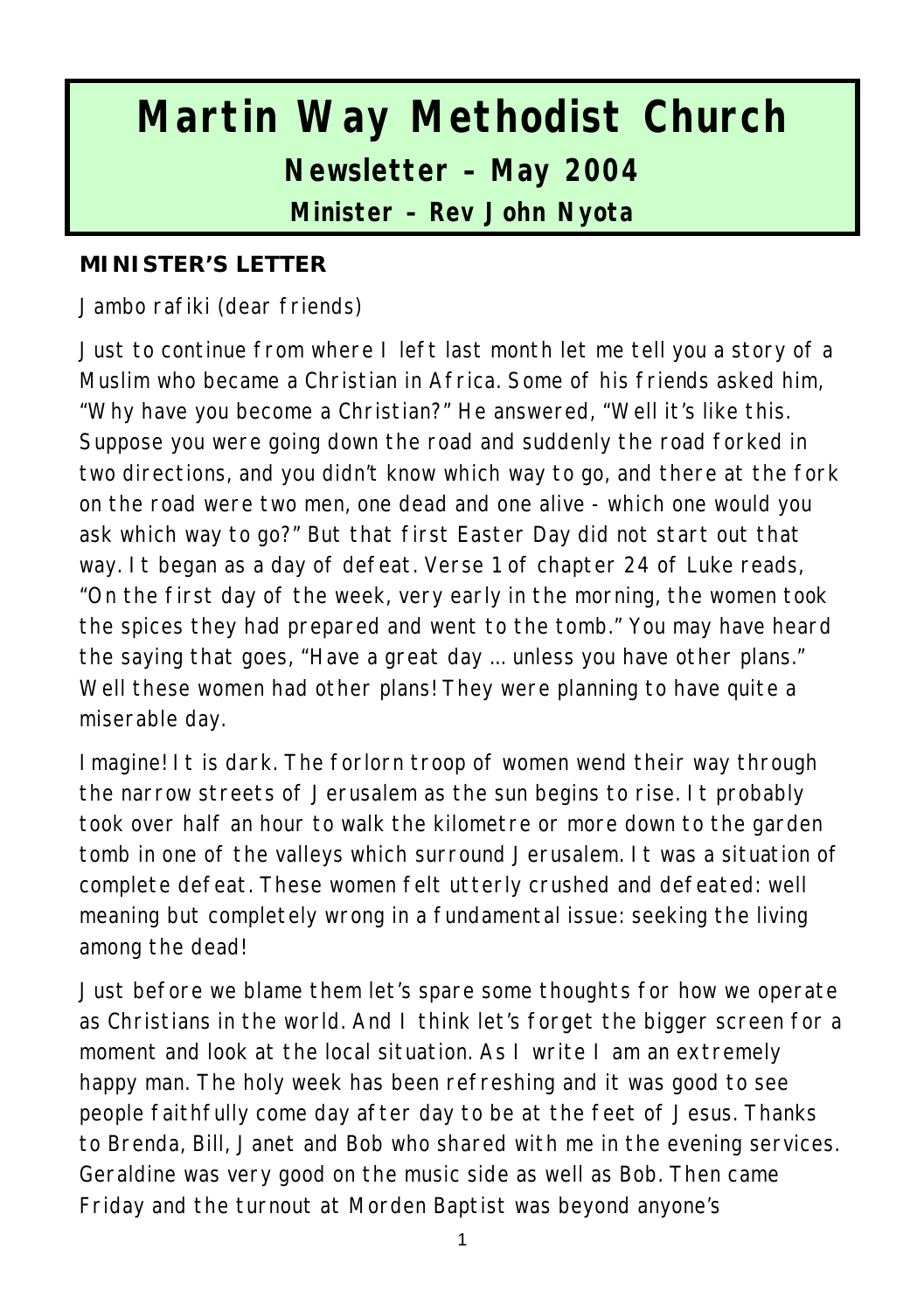imagination. Sunday was a great climax of people who have experienced the risen Christ. Consider this poem by Annie Johnson Flint.

> Some of us stay at the cross, Some of us wait at the tomb, Quickened and raised with Christ, Yet lingering still in the gloom. If the Christ who died had stopped at the cross, His work had been incomplete. If the Christ who was buried had stayed in the tomb, He had only known defeat, But the way of the cross never stops at the cross, And the way of the tomb leads on To victorious grace in the heavenly place, Where the risen Lord has gone.

What a great momentum to carry us through as we engage to rethink about our mission strategy amongst ourselves and in the Martin Way area. We have a great responsibility ahead of us as we continue to deliberate on the best ways to live out the purposes of the risen Christ. We have no time to dwell at the tomb: the tomb of whom I like and whom I don't like; the tomb of bitterness and unresolved anger; it could be the tomb of despair, this-place-shall-never-be-better, the tomb of sticking to tradition and dare I say hating tradition so much; the tomb of church as business as usual. You name the tomb! The urgency facing us cannot afford such idling at the tomb. We must go out and announce to a hostile world that Jesus is risen indeed, The many activities in the Church do this but could even do better. That Martha aspect of the church is a big Plus at Martin Way.

Yet for us to maximise our strategy we must first experience this risen Christ and feel him. Ask the two Marys and Joanna and they will tell you how good it feels to hear Rabboni calling your name! Indeed that process of reaching out has become very evident to me as we continue to rehearse for 'Godspell'. What an opportunity for us on a silver platter. I note there are numerous other activities that are geared towards this at Martin Way. Indeed we have very many people hanging around the Church doing one stuff or another. The million-dollar question remains. How can we make them join us for our Sunday celebrations? And even for us who are regulars how could we enhance the Mary side of our personality, I mean the lady who enjoyed being with and not doing Jesus stuff? Maybe how do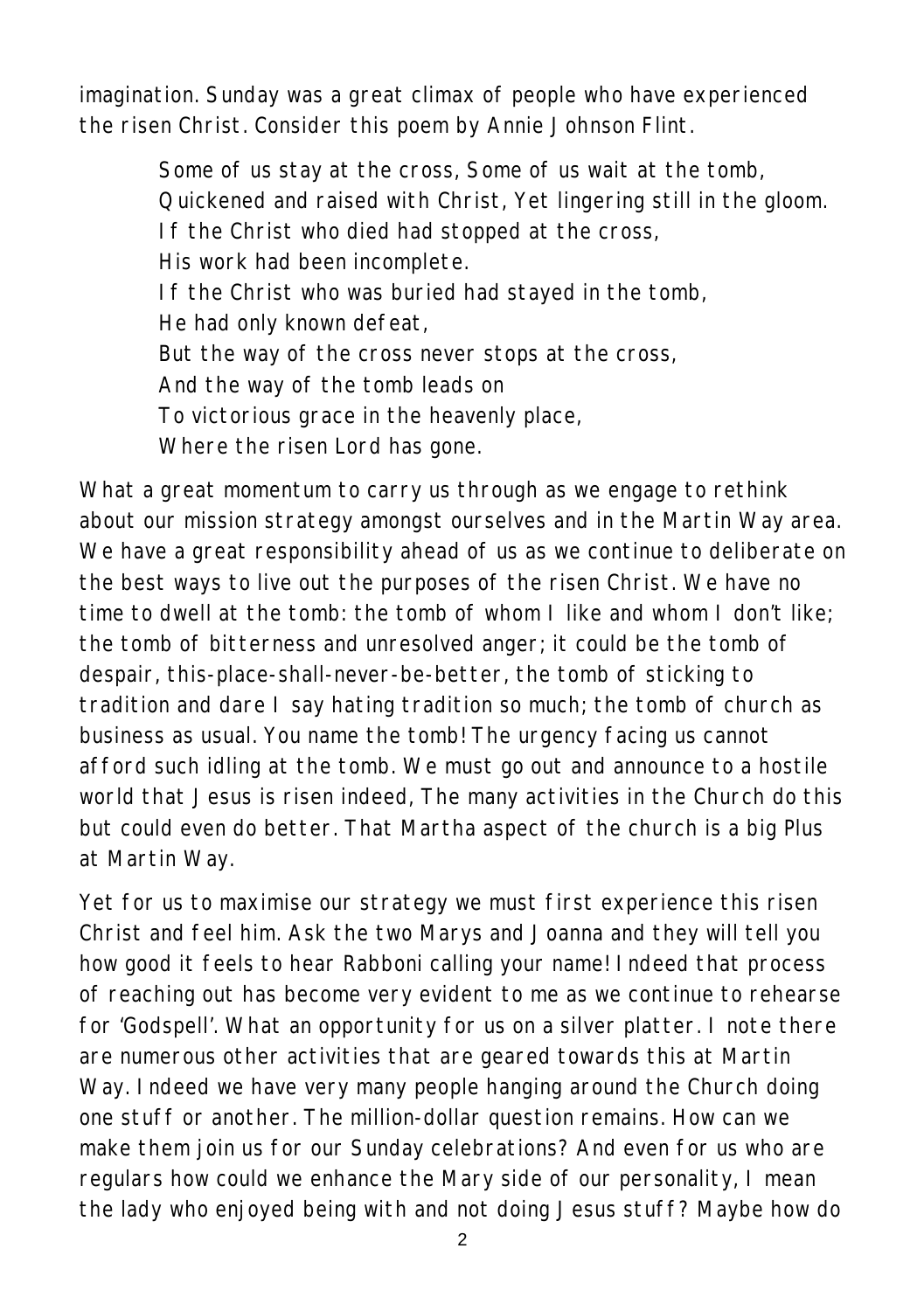we achieve a balance because both of these are primary to a thriving church?

I offer no answers to these questions because I have none. What I do know is together we shall find out. Meanwhile we continue to celebrate, for Christ who is risen has come to raise all that is positive and all that is dead in and within us.

*John*

## **BIBLELANDS**

A very big "thank-you" to those of you who supported us at St. Mary's Charities' Fayre on 27 March when we took £57-80. Also our grateful thanks to all who kindly purchased from us on Sunday 28 March when we took £118-85 making a grand total of £176-65. God bless you all!

*Mary and Derek Heaton*

# **GODSPELL - MAY BANK HOLIDAY 1-2 MAY**

## **BASKETBALL AND MULTI-SPORT COURT**, Mostyn Gardens

This will open on Saturday 22 May. On Sunday 23 May in the afternoon there will be a Celebration with picnic and informal games to which all local churches are invited. There will be a Basketball Shoot for teams from churches and others. So we'd better start practising

# **FULL CIRCLE**

Those who came to the Men's Supper Club annual service on 30th March heard a very inspiring address by Paul Dicken of "Wheels for the World" and "Through the Roof". We began our year of fund-raising for "Wheels" on 1 April 2003 at our annual service aiming at raising £1500 by Christmas. God gave us his blessing and by Christmas we had reached £3000. The wheelchair in front of the church at the start of our effort was refurbished and presented to someone in Ghana. As we closed the year another wheelchair ws at the front of the church. Where that will end up we do not know, but we can be sure that it will be gratefully received.

Many thanks to all who have contributed in any way to our fund-raising over the past year. The final total raised was £3400.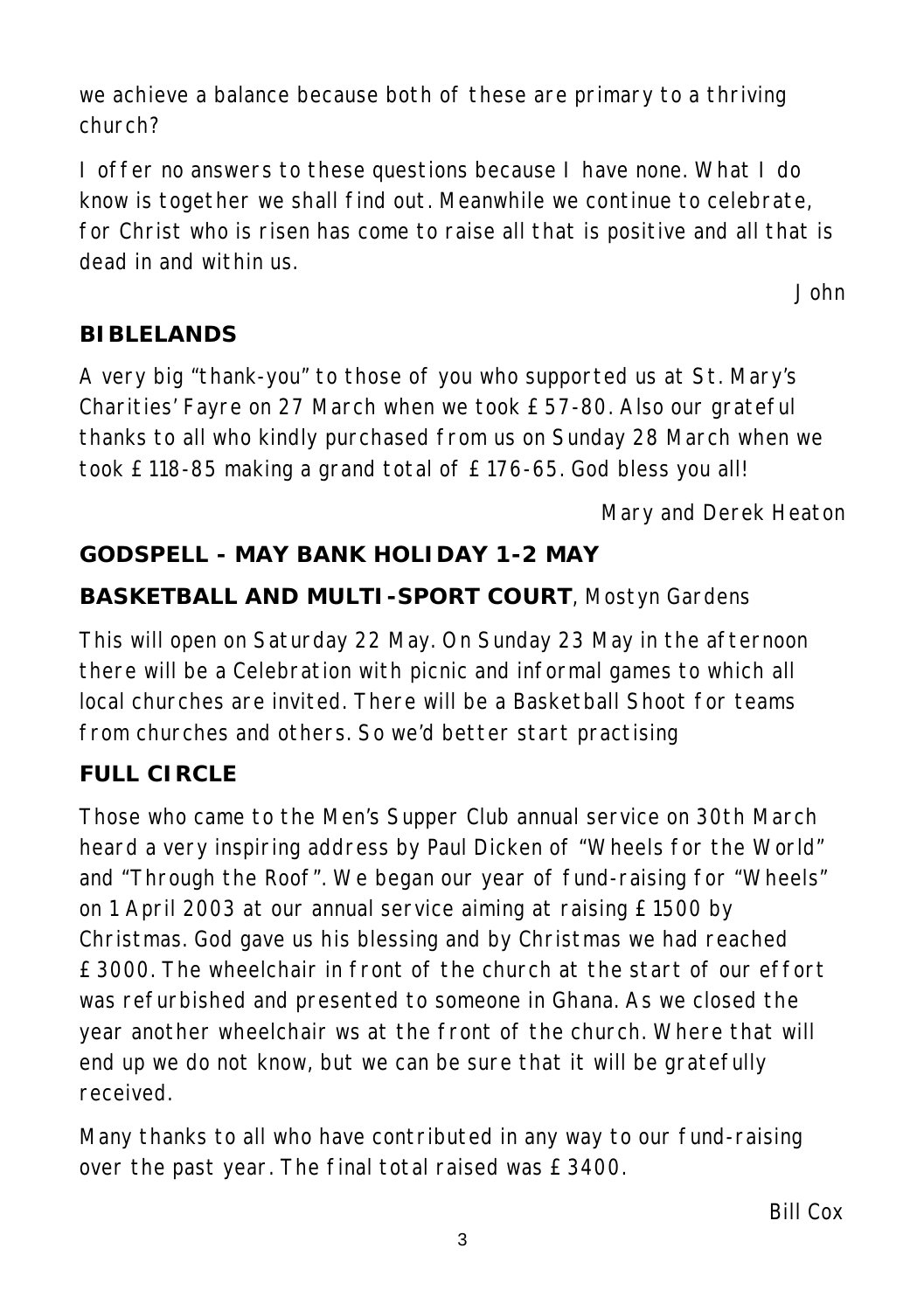## **JEAN BUTLAND**

John and Family would like to express their grateful thanks for the many messages of love and concern following the passing of Jean and also for the magnificent attendance at the service of Thanksgiving and Celebration of her life at the Church on Thursday 18th March. Jean would have appreciated the singing of the hymns of her choice, together with all that was said in her memory and thanks to everyone who took part or helped in any way. She is now safe with her Lord who she served so well during her nearly 75 years

### **NORA WYETH**

It was with great sadness that all her friends at Martin Way were informed of her death which occurred at the end of March. Nora had moved away to Abingdon to live near her family about two years ago. She had been a regular worshipper here for many years, and despite her serious hearing disability she was always able to give everyone a very happy smile and a chat. Nora will now be very much missed by all who knew her and we send our sincere sympathy to all her family in their sad loss.

*Bill Goodrum*

#### **QUOTE - UNQUOTE**

It is not in our choice to spread the gospel or not. It is our death if we do not.

*P T Forsyth*

Just as one could not speak of the church without speaking of its mission, it was impossible to think of the church without thinking, in the same breath, of the world to which it is sent.

#### *David Bosch from Transforming Mission*

**CHRISTIAN AID WEEK** commences 9 May 2004. If you could/would like to help with the door-to-door collection please see Tony Loft. The more helpers the easier the task! At the end of Christian Aid week on Sunday 16 May there is a sponsored walk around London. Tony and several others will be walking - if you would like either to join them or sponsor them please let Tony know.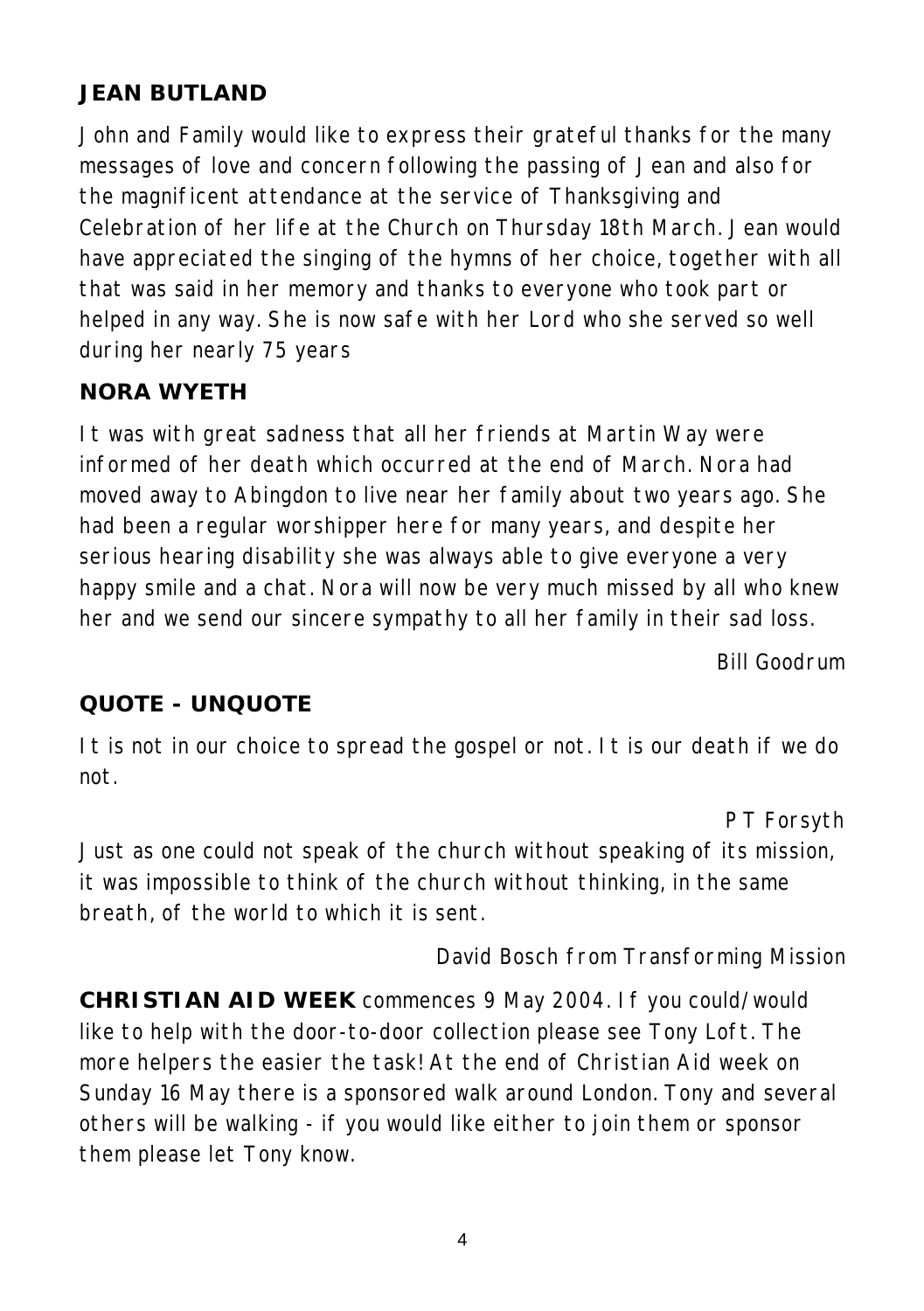**SATURDAY 22 May:** there will be a fund-raising event for Christian Aid led by Tongues of Fire (A Christian Band including Anne Conquest & Colin and Andy Smith). Please book the date. Tickets for the event, which includes a Ploughman's Supper, will be on sale from Sunday 25 April.

## **GIFTS THAT CHANGE LIVES through Christian Aid**

- £5 buys rice for a family in Sierra Leone to plant, providing food, income and seeds for the next season
- £10 pays for taps and troughs to provide two villages in Bolivia with a safe and reliable water supply
- £15 trains a Guatemalan woman in business techniques, and gives her the opportunity to learn how to make a sustainable living
- £17 provides a month's food rations for four Burmese refugees. Completing the Gift Aid form declaration would provide them each with a blanket too

## **CHRISTIAN AID WEEK 9-15 MAY**

## **LIVING LIFE TO THE FULL**

Christian Aid Week begins on 9 May, and the money raised this year will be used to improve people's lives in more than 50 countries worldwide. One of the places that Christian Aid has recently begun working in is the former Soviet republic of Tajikistan. Here, as in many other poor countries, money raised in Christian Aid Week is being used to help people live life to the full.

Khurshed Khuinov is 17 and lives in Tajikistan's capital Duschanbe. He shares one room in a city hostel with his mother and his brothers and sisters. Life in the hostels is bleak and dangerous, so the organisation Zumrad, which is supported by Christian Aid, runs youth clubs to improve the lives of vulnerable children and give them emotional support. They enjoy climbing and camping expeditions, as well as workshops in which they make their own rucksacks and tents.

Zumrad is one of ten partner organisations in Tajikistan supported by Christian Aid. Tajikistan is one of the poorest countries in the world outside Africa, and Christian Aid began to work there quite recently.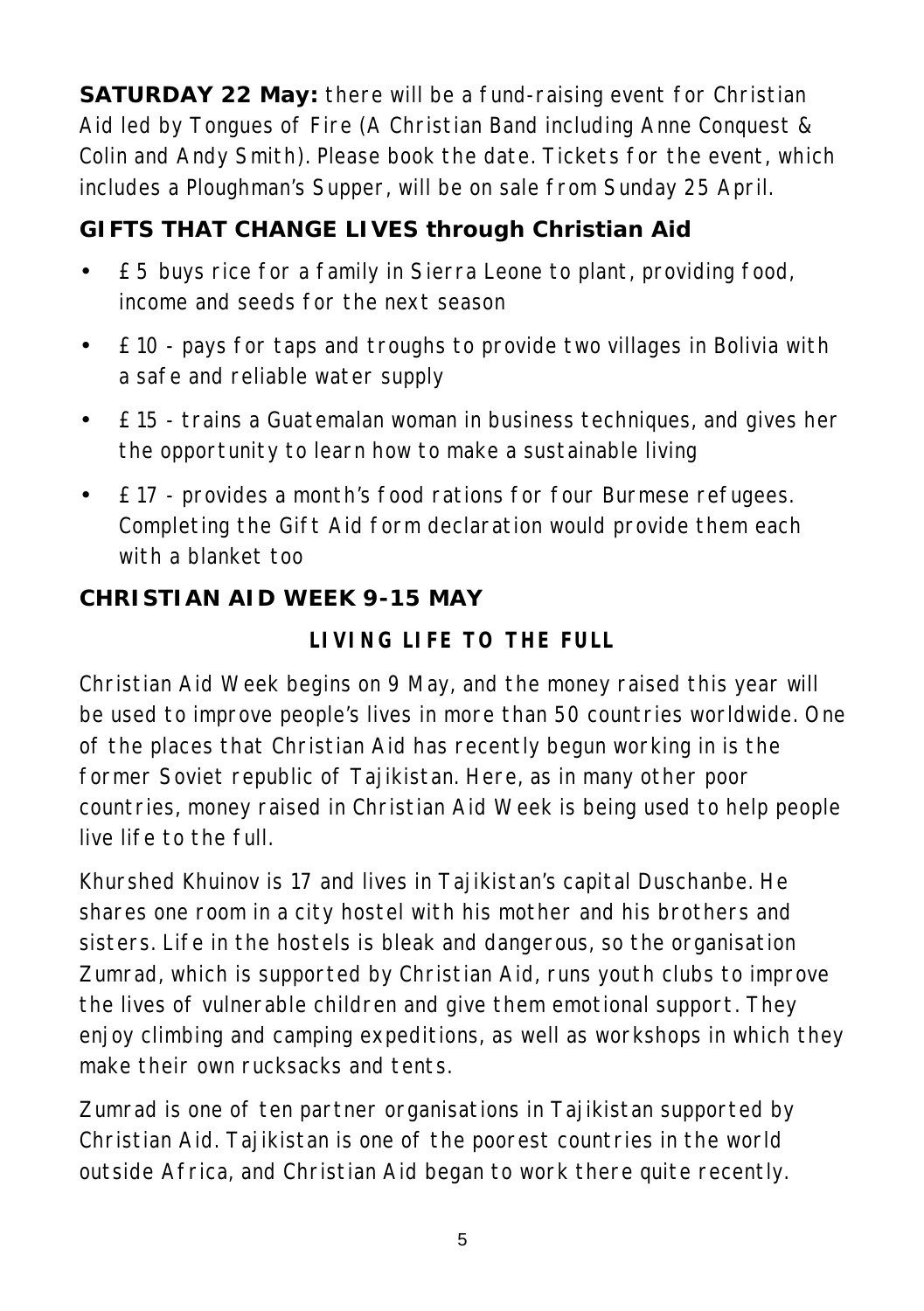Situated in central Asia, north of Afghanistan, it was part of the Soviet Union until independence in 1991.

Subsequently, the economy has collapsed and there has been a bitter civil war. One in three workers is jobless, and vulnerable people such as children and the elderly have little or no support. Children are particularly ar risk if they are orphaned. Fifty thousand were orphaned during the war, and many more have parents who have been forced to leave home and seek work in Russia. Huge state orphanages provide schooling and shelter, but they are overcrowded and poorly resourced. Children living in these conditions often do not have enough to eat, and are starved of affection.

In Khurshed's case, his family situation was made harder because of his poor health. Until he was 12 he had to walk on crutches. "After two operations the doctor succeeded in fixing my bones" he explains. "My family wanted to buy a house, but they used the money for the operations. Life became very difficult for us. So now we live in a hostel."

For ten years Zumrad has given children such as these a richer education and deeper relationships than are possible in an orphanagee or hostel. They offer canoeing expeditions in the mountains, with teenage children learning a range of climbing and environmental skills.

"I thought I would never be able to work as normal, but I have been hiking with Zumrad for four years" says Khurshed. "At first it was really hard. But it is so important for me. When I come on hiking trips I feel at home, I'm not afraid of the difficulties now, I'm going to be an artist. So I am not just looking around; I am studying the countryside and keeping it in my head."

By attending local clubs several times a week, the young people also learn the sewing skills they need to make their own rucksacks, tents and clothing. Courses in computing and English mean that they can improve their potential. But perhaps most important of all is that Zumrad provides a safe place where chldren find genuine care and can develop higher hopes for the future.

A £25 gift to Christian Aid buys the material for ten young people to make their own rucksacks for a camping expedition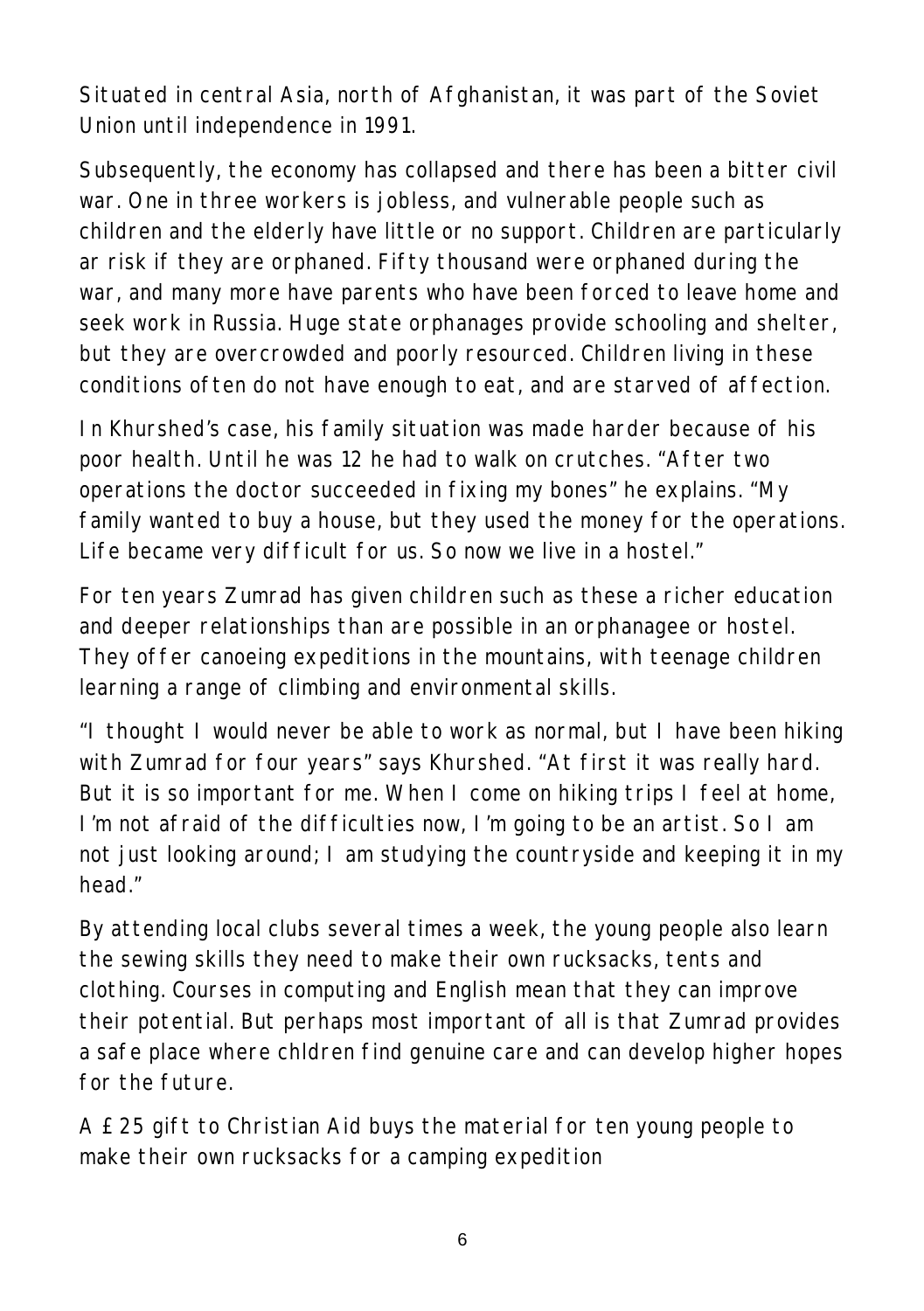## **LETTER FROM JERUSALEM : FORGIVENESS, NOT REVENGE**

Let me introduce you to a lady called Cedar. Cedar is Palestinian and in her late sixties, and is a member of the board of the \*Sabeel Ecumenical Liberation Theology Centre.

In 1948, as a girl of 12, she fled with her family from their home in Haifa (in the Galilee) as the forces of the Jewish underground military approached. Her family, like many others, lost their home and their identity - becoming 'non-Jewish citizens" of Israel: a sort of second-class status within the new state. And they lost their faith. Cedar tells how her father could no longer attend church and how her mother would weep in prayer, trying to understand God's purposes in the midst of injustice.

Today Cedar, like most of her people, still lives with the consequences of these losses. From her home in Ramallah (a prominent West Bank town north of Jerusalem), Cedar must cross two checkpoints to get into the Jerusalem Sabeel office, She never knows how long this will take, whether the checkpoints will for some reason be closed, or whether her papers will be questioned and she will be refused entry.

Cedar is angry, but she is not bitter. She claims that forgiveness, not revenge is the truly human response to suffering caused by others, and calls on Palestinians and Israelis to forgive "Taking the pain twice" and thus end the cycle of violence.

It is the loss of faith among the ever-shrinking Palestinian Christian community that pains Cedar most. As another Sabeel colleague said "Everything about our life here is a challenge; staying Christian is a challenge." This is why Cedar and the other founders of the Sabeel movement began the ministry 10 years ago to be a prophetic voice, calling for justice for the Palestinian people not only on the basis of international law but also following the example of Christ

*\*In Arabic Sabeel means 'The Way' and also a 'Spring of Water'*

*© Church Mission Society*

## **THOUGHT FOR THE MONTH**

We are all guilty of taking many things for granted. We also take many people for granted. Have you given thanks to God for your friends lately?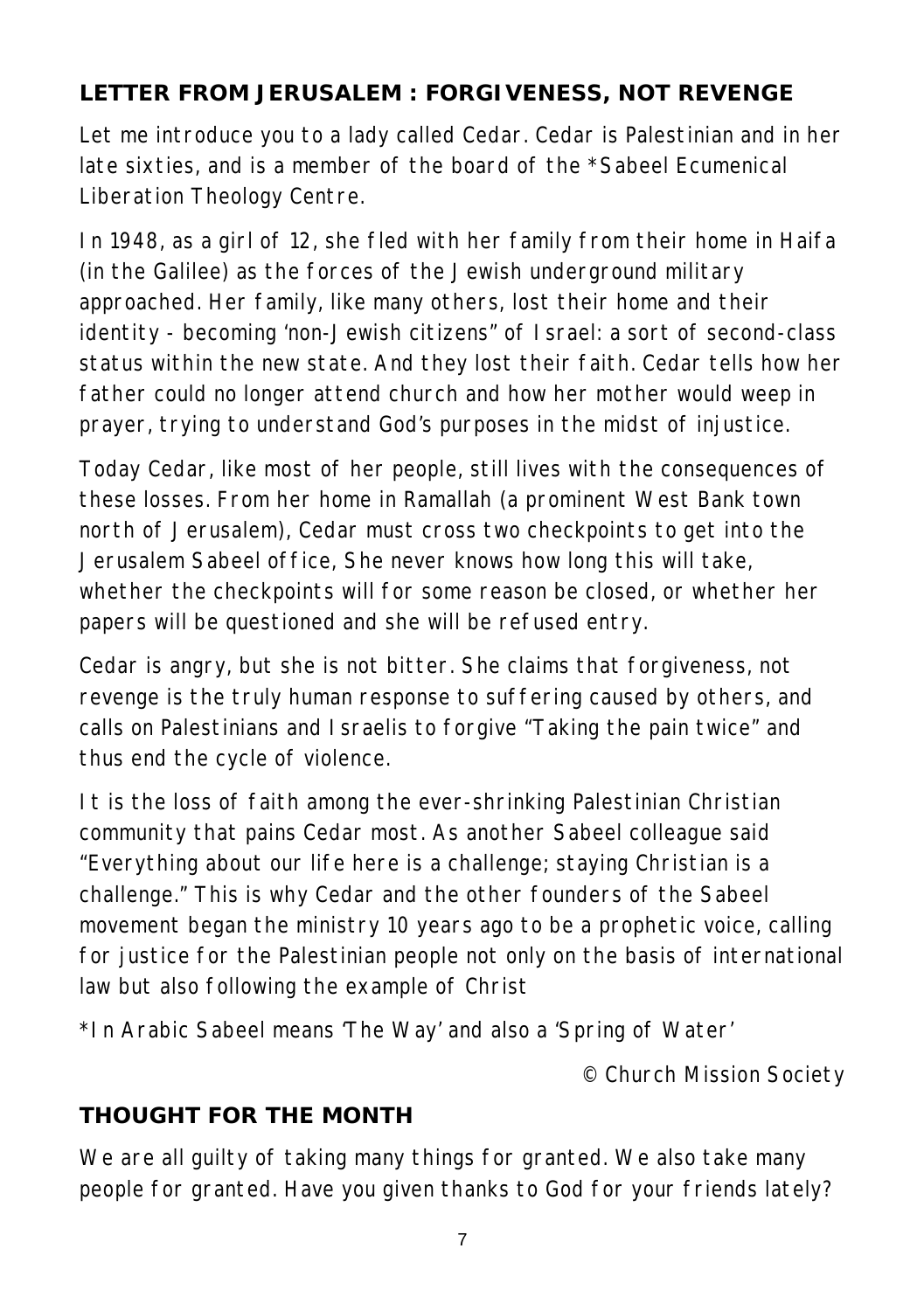In the normal course of events we just accept that our friends are there, but then there are times when we begin to realise how important our friends really are. If we are ill or depressed it is good to have the company of a friend, if only by contact through a phone call. In our darkest hours, particularly when we suffer the loss of a loved one, we are strengthened by the love and concern of friends. When we are left on our own it is comforting to know that we have friends to whom we can turn if our bearable aloneness becomes intolerable loneliness. It is not only a wonderful blessing to have good friends; it is also a privilege to be counted as someone's friend. R W Emerson said "The only way to have a friend is to be one". Someone else commented "There are no such things as strangers, only friends we have not yet met".

We are all invited to share the greatest Friend of all. What a difference it would make to the world if everyone accepted Jesus' offer of friendship. It is easy to understand why "What a Friend we have in Jesus" is so greatly loved by many, many people. If you are feeling a bit low, just sing it to yourself and really think about the words. You'll certainly feel better if you do!

Then think of all your other friends and give thanks for them. God bless you in all your friendships, both given and received.

*Bill Cox*

## **ANOTHER TALE FROM KENYA**

Last month John our minister talked about the Maasai warriors. Here is an anecdote about the Maasai women. It is just as true of any rural community all over the world and it is just as true of us - if you really want to learn words it is much easier to learn them as a song and the beauty of the music doesn't necessarily have to match the content of the script!

There was a woman who spent some months serving God in Kenya. On her final visit to a remote township she attended a medical clinic. As the Maasai women there began to sing together, she found herself deeply moved by their hauntingly beautiful harmonies. She wanted to always remember this moment and try to share it with friends when she arrived home. With tears flowing down her cheeks she turned to her friend and asked, "Can you please tell me the translation of the words to this song?" Her friend looked at her and solemnly replied, "If you boil the water, you won't get dysentery."